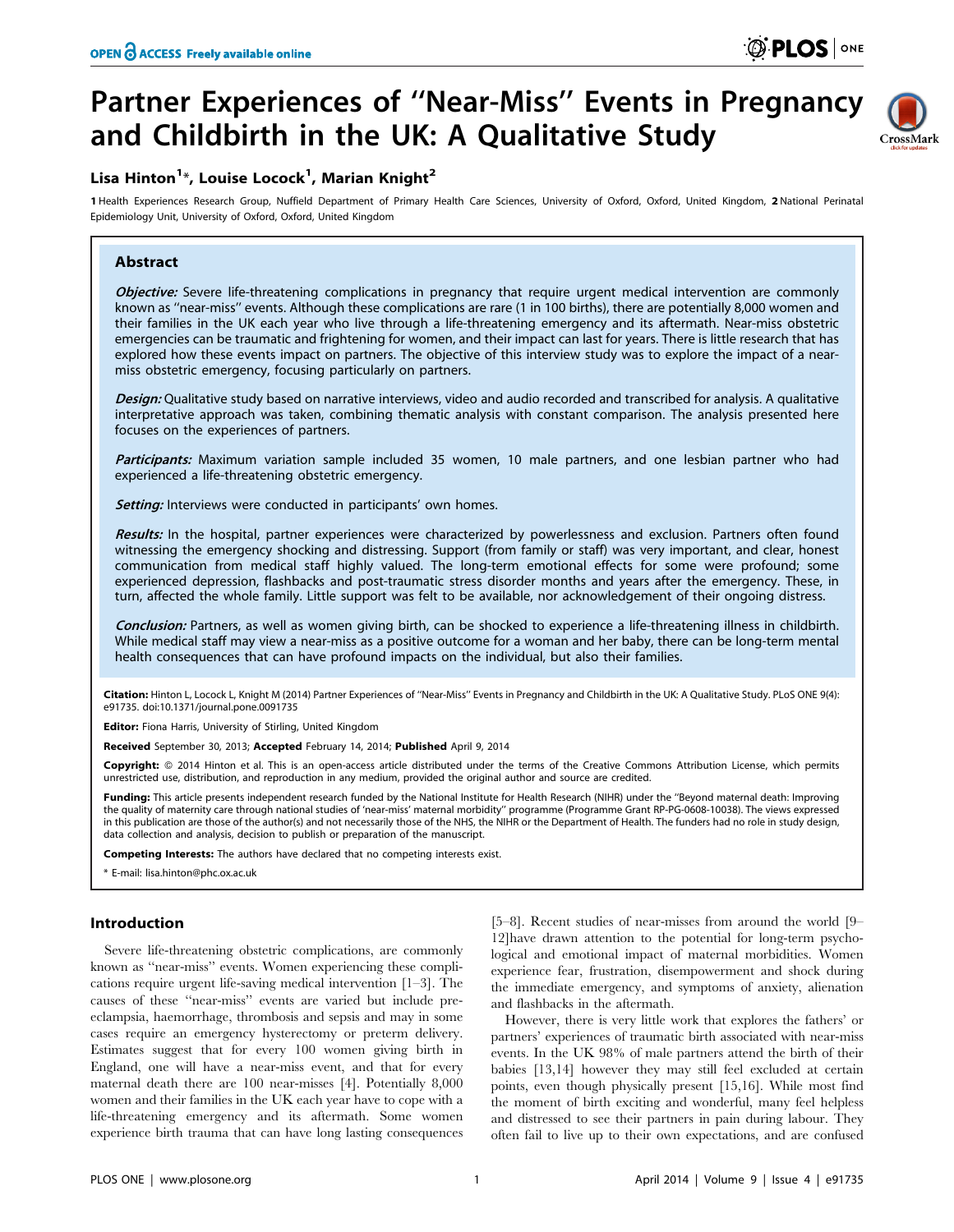about their role[16–21]. The sparse literature on partner's fears during childbirth found fear of their partner dying in childbirth was common [22,23]. The risk of depression or PTSD in partners after traumatic childbirth is under-researched [24,25].

There is very little evidence on the effects on partners of witnessing severe pregnancy complications. Snowdon et al. in a study of severe postpartum haemorrhage found male partners appreciated that they were only witnesses in an emergency but felt forgotten and undermined by the lack of communication [9]. They were rendered passive observers, powerless to help. Their findings echo work on male partners experiences of other aspects of pregnancy and childbirth [26,27].

The aim of this study was to explore the impact of a near-miss obstetric emergency, focusing particularly on partners, drawing on qualitative interviews with both women and partners who experienced a near-miss event in childbirth in the UK as part of the National Maternal Near-miss surveillance programme (UKNeS).

### Methods

#### Ethics Statement

Ethics committee approval was given for this study by the Berkshire Ethics Committee, 09/H0505/66. All participants gave informed consent before taking part and have given written consent to their interview data being included in publications.

In 2010–2012, with ethics approval, we invited women to take part in a study of experiences of near-miss maternal morbidity (life-threatening complication in pregnancy and childbirth). We also asked the women's partners (fathers and one lesbian partner) to take part.

#### The Sample

We aimed for a maximum variation sample [28,29] of women living in the United Kingdom who had experienced a near-miss event in childbirth, defined as ''severe maternal illnesses which, without urgent medical attention, would lead to a mother's death'' [1]. We aimed to cover a wide range of conditions in our sample, based on the five principal causes of direct maternal deaths identified in the three most recent maternal death enquiry reports; thrombosis and thromboembolism, hypertensive disorders of pregnancy, haemorrhage, amniotic fluid embolism, and sepsis (see Table 1) [30]. Our sample included 35 women, 10 male and one lesbian partner (see Table 2). We sought to interview those who had experienced their near-miss recently (e.g. 14 weeks) and those who were reflecting back on near-misses experienced several years previously.

Recruitment packs were distributed through a number of routes to ensure a wide, varied sample. Routes included support groups, the National Childbirth Trust, social network forums (Mumsnet and Netmums), newspaper advertisement, intensive care clinicians contacted through the Intensive Care National Audit and Research Centre (ICNARC), an advertisement in the UK Obstetric Surveillance System (UKOSS) newsletter, and word of mouth. To try and reach a wider ethnic minority population, we had the recruitment packs translated into Bengali and distributed through a consultant in an east London hospital.

We did not interview all those who volunteered, but sought to ensure that we included a representative range of conditions and times since the event, as we were keen to understand the longerterm effects of a near-miss event. Our sample included broad socio-economic diversity.

One of the authors (LH) interviewed participants in the setting of their choice (usually their home) for between one and three

hours. Having signed a consent form, participants were asked about their or their partner's experiences of pregnancy and lifethreatening illness. The interview started with an open ended narrative section where respondents described what had happened. When the narrative was finished, a semi-structured interview guide with prompts was used to explore any relevant issues that had not already emerged, including their recovery and family life since their near-miss. The interviews were all audio or videotaped and transcribed verbatim. The option of audio or video interviews was offered to respondents to ensure compatibility with disseminating the findings from the study on the Healthtalkonline website [\(http://healthtalkonline.org/peoples-experiences/](http://healthtalkonline.org/peoples-experiences/pregnancy-children/conditions-threaten-womens-lives-childbirth-pregnancy) [pregnancy-children/conditions-threaten-womens-lives-childbirth](http://healthtalkonline.org/peoples-experiences/pregnancy-children/conditions-threaten-womens-lives-childbirth-pregnancy)[pregnancy\)](http://healthtalkonline.org/peoples-experiences/pregnancy-children/conditions-threaten-womens-lives-childbirth-pregnancy). Analysis was undertaken using the verbatim transcripts, not the audio or video data to allow for a single analytical technique irrespective of recording method. The transcripts were checked and then returned to the participants so they could read and modify the text if necessary. At this stage participants were asked to sign a copyright form giving us permission to use the content of their interviews on our website and in publications, research, education, lectures and broadcasting. They also signed another form indicating the name they wished us to use on the website. Several chose a pseudonym.

#### Analysis

The data was read and re-read, a coding frame was constructed and the data coded. Emergent themes were then examined across the whole data set as well as in the context of each person's interview. A qualitative interpretive approach was taken, combining thematic analysis with constant comparison [31,32]. NVIVO 9 was used to facilitate the analysis [33].

The analysis presented here focused on the experiences and support needs of partners. We have included data from interviews with women, as well as their partners. Memories of near-miss events are often partial (for both the mother and her partner) because the women may be unconscious for periods of time, and their partners may not have been with them during life-saving procedures. By including data from both, we attempt to construct as complete a picture of these events as possible. Including women's indirect accounts also gives an intimate perspective on what their partners have been through, which they might not have been willing to express themselves in an interview.

# Findings

We interviewed people who had recently experienced a nearmiss, and those who were looking back on experiences that took place several years previously. In presenting our findings we indicate how long after the event respondents were interviewed. While for some, their experiences did not appear to have had long lasting effects, for others the aftershocks were still rippling through the family, years later. Recall appeared to be as vivid after several years as it was after several months.

# 1. Experiences in Hospital

Because of the wide range of illnesses that can result in a nearmiss, emergency experiences varied. While for some there was a long build up during pregnancy or labour before things started to go wrong (e.g. where the woman had a diagnosis of placenta praevia), for others the emergency developed very quickly.

Powerlessness & exclusion. Partner experiences in hospital were often characterized by powerlessness and exclusion. Mark and his wife were rushed to hospital in an ambulance when she started bleeding. He described how he tried to remain calm. Once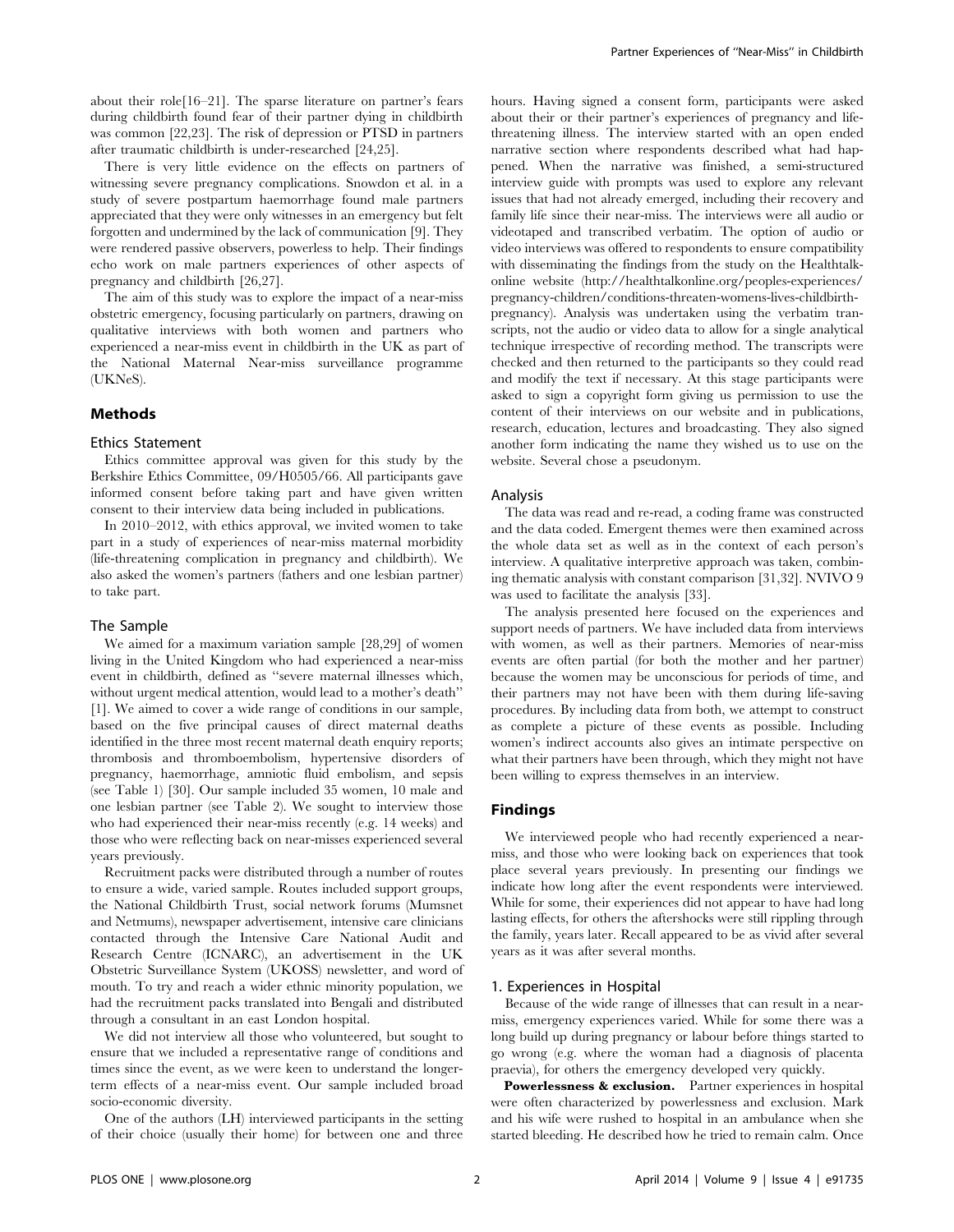Table 1. Conditions experienced by women interviewed.

| <b>Condition*</b>                            |                      |
|----------------------------------------------|----------------------|
| Uterine rupture                              | 4 women (2 partners) |
| Haemorrhage                                  | 5 women (2 partners) |
| Haemorrhage and hysterectomy                 | 9 women (2 partners) |
| Placenta praevia                             | 3 women (1 partner)  |
| Placenta percreta                            | 2 women              |
| Placental abruption                          | 1 woman (1 partner)  |
| Amniotic Fluid Embolism                      | 3 women (2 partners) |
| Pulmonary Embolism                           | 5 women (1 partner)  |
| Pre-eclampsia                                | 2 women              |
| <b>HELLP</b> syndrome                        | 2 women (1 partner)  |
| Septicaemia                                  | 2 women              |
| Other (e.g. appendicitis, failed intubation) | 4 women (1 partner)  |

\*some women had multiple morbidities, so they appear in more than one category. doi:10.1371/journal.pone.0091735.t001

Table 2. Socio-demographic characteristics of 46 participants.

| <b>Characteristic</b>                  | No of participants               |
|----------------------------------------|----------------------------------|
| Age at the time of interview (years)   |                                  |
| $21 - 30$                              | 3                                |
| $31 - 40$                              | 30                               |
| $40+$                                  | 13                               |
| Age at time of near miss event (years) |                                  |
| $21 - 30$                              | 11                               |
| $31 - 40$                              | 30                               |
| $40+$                                  | 5                                |
| <b>Sex</b>                             |                                  |
| Women/mothers                          | 35                               |
| Fathers/Partners                       | 11 (10 men, one lesbian partner) |
| <b>Occupation</b>                      |                                  |
| Professional                           | 20                               |
| Other non-manual                       | 13                               |
| Skilled manual                         | 4                                |
| Unskilled manual                       | $\overline{2}$                   |
| Other (such as housewife or student)   | $\overline{7}$                   |
| <b>Ethnic Group</b>                    |                                  |
| <b>White British</b>                   | 42                               |
| British Pakistani                      | $\mathbf{1}$                     |
| <b>White Australian</b>                | $\overline{2}$                   |
| White Israeli                          | 1                                |
| Time since near miss                   |                                  |
| $<$ 1 year                             | 9                                |
| $1-2$ years                            | 16                               |
| $2-5$ years                            | 15                               |
| 5-9 years                              | $\overline{4}$                   |
| $10+$ years                            | $\mathbf 2$                      |

doi:10.1371/journal.pone.0091735.t002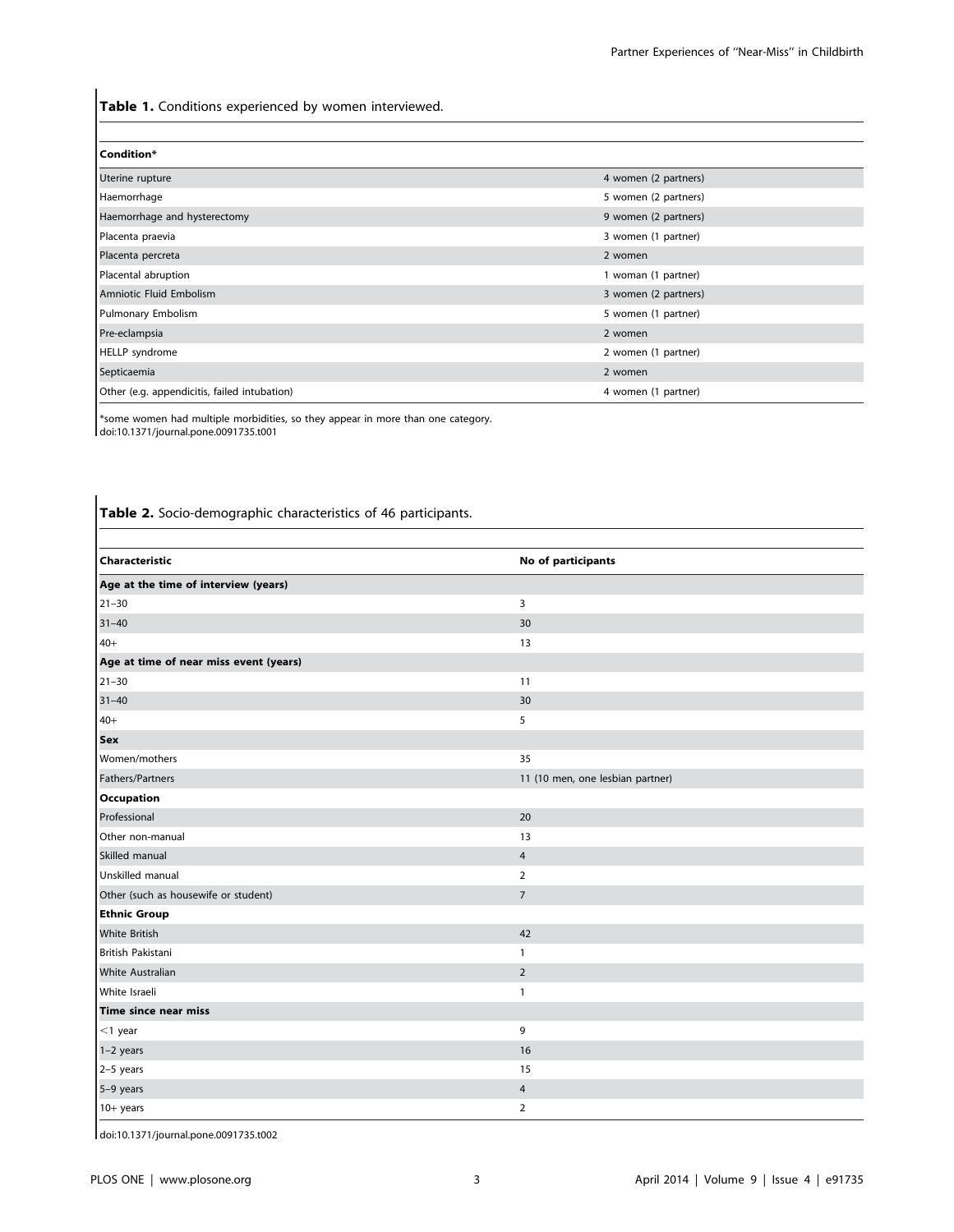they arrived at the hospital, Mark felt all he could do was be passive.

All hell broke loose  $[...]$  I just watched what was going on. I had nothing to do. I was powerless, completely powerless.'' (Mark, interviewed 4 years later)

Amy and Sally, lesbian partners, were both in the delivery suite when Amy started to haemorrhage. Sally was asked to leave the room. She was left alone while the emergency was being managed, and was not given an explanation as to why she needed to leave.

I didn't have a clue what was going on. I didn't know. You know, all I knew was suddenly the room was full of people. You know, absolutely rightly no one was talking to me about what was going on apart from the anaesthetist and so they said, ''Perhaps you should leave.'' [um] And of course, I think whilst they say that that's probably the right thing for me to do, but of course  $I$  was starting to think, well why are you asking me to leave? What the hell is going on? (Sally, interviewed one year later)

John's partner haemorrhaged several times before doctors were forced to perform a hysterectomy to save her life. He was left for hours with no news about his wife's condition.

They said, "Oh God, she's bleeding again, she's bled again." So they took her to the other side of the room literally, to where the operating theatre was, and then that's when  $I$  could hear [partner] saying, "Look, get him out, get him out.'' I thought oh God, what's going on? So they pushed me out the door and obviously they didn't have time, chance to say anything. So I was sort of left wandering around the hospital for another two or three hours. (John, interviewed one year later)

Witnessing. Once the very immediate emergency was over, partners were often able to visit the woman's bedside. She was often being cared for in an intensive care unit. Viewing their critically ill partner was for some a profound shock and very distressing. Sarah was taken to intensive care after she haemorrhaged. She described how shocking her husband, Rob, found the experience of seeing his wife unconscious.

He found it very hard to cope with the fact that the nurses brought him in and he had to say goodbye before they transferred me, when I was sort of in this coma. And it was a complete shock to him, he had no idea that this could happen… he was so unprepared. (Sarah, interviewed 5 years later)

Dean's wife was in intensive care after she developed amniotic fluid embolism. At first he found it too distressing to look at her.

She was like on the bed and it looked like a hundred doctors around her and she was swollen...and  $I$  just took one look and  $I$  just come back out because I couldn't face seeing her like that. (Dean, interviewed  $2\frac{1}{2}$ years later)

Craig's wife was taken to intensive care for a few hours after her emergency caesarean. When he was taken in to the unit to see her he misunderstood the situation and thought she was dead.

And all going through my mind was how am I going to cope without [wife]? Because I actually thought she was dead. And they were, you know, just holding her on a life support machine until such time. Because nobody turned round and said, ''Oh she'll be okay shortly or..." And you know, and  $[um]$   $[2 \text{ sec }$  pause]  $I$  just stood there, probably for about an hour. Just stroking her hands. (Craig, interviewed 8 months later)

Contact with their baby. Another aspect of the emergency that partners found difficult was dealing with their newborn baby. For some there was the shock of discovering that their baby was ill and needed to be in neonatal intensive care. But for others, there was the challenge of looking after their newborn while the baby's mother was seriously ill.

Dean's wife was in intensive care and his daughter in neonatal unit. He split his time between them.

So I was basically spending two or three hours with  $\lceil$  daughter $\rceil$ , back up at the hospital, back up the corridor to Intensive Care and just back and *forth.* (Dean, interviewed  $2 \frac{1}{2}$  years later)

Partners we talked to described how hard it was being pulled in two directions – joy at the arrival of their new baby and terrible fear for the health of the mother. James's partner had amniotic fluid embolism after their first daughter was born, and was in intensive care.

I was very aware that kind of my head was being pulled in two different directions at the same time. Because there was this kind of, I'd got this daughter, I'd also got this unconscious partner. (James, interviewed 3 years later)

James was sent home with his newborn daughter while his partner remained in hospital. It was a steep learning curve.

It was a really sudden thing because [er] they suddenly decided for [partner] to go into this isolation ward and they said, I was like, "Well what happens with [daughter]." And they said, "Well she'll go back down to the child thing." And then suddenly they kind of said,  $\lceil \mu m \rceil$ ''No she can't go in there.'' […[they said, ''You're leaving the hospital.'' (James, interviewed 3 years later)

Support. Several participants described valuable/helpful support during the emergency from either relatives or medical staff. Simon was glad he had his mother there with him, Sarah made sure her father was with her husband during her operation, and Alison described how staff made sure her husband had someone with him. Small acts of support from medical staff made a big impact. Mike and Joanna's baby was stillborn after she had an internal haemorrhage, and he refused to leave her side as she went through the for surgery to deliver the baby. The anaesthetist put her arm around him as he held his stillborn baby – a simple act he found very comforting.

I obviously thought I'd be coming out of there and not only having to explain to my daughter that she hasn't got a sister, but you know, she hasn't got a mummy as well. And the realisation of it was just immense really.  $\lceil \mu m \rceil$  But as I say, the one person who took an interest there was that consultant anaesthetist.  $\lceil \mu m \rceil$  You know, I just remember this one kind of scene really. This one moment where I had my arm round [wife]. Obviously [wife] was out for the count, and I was holding my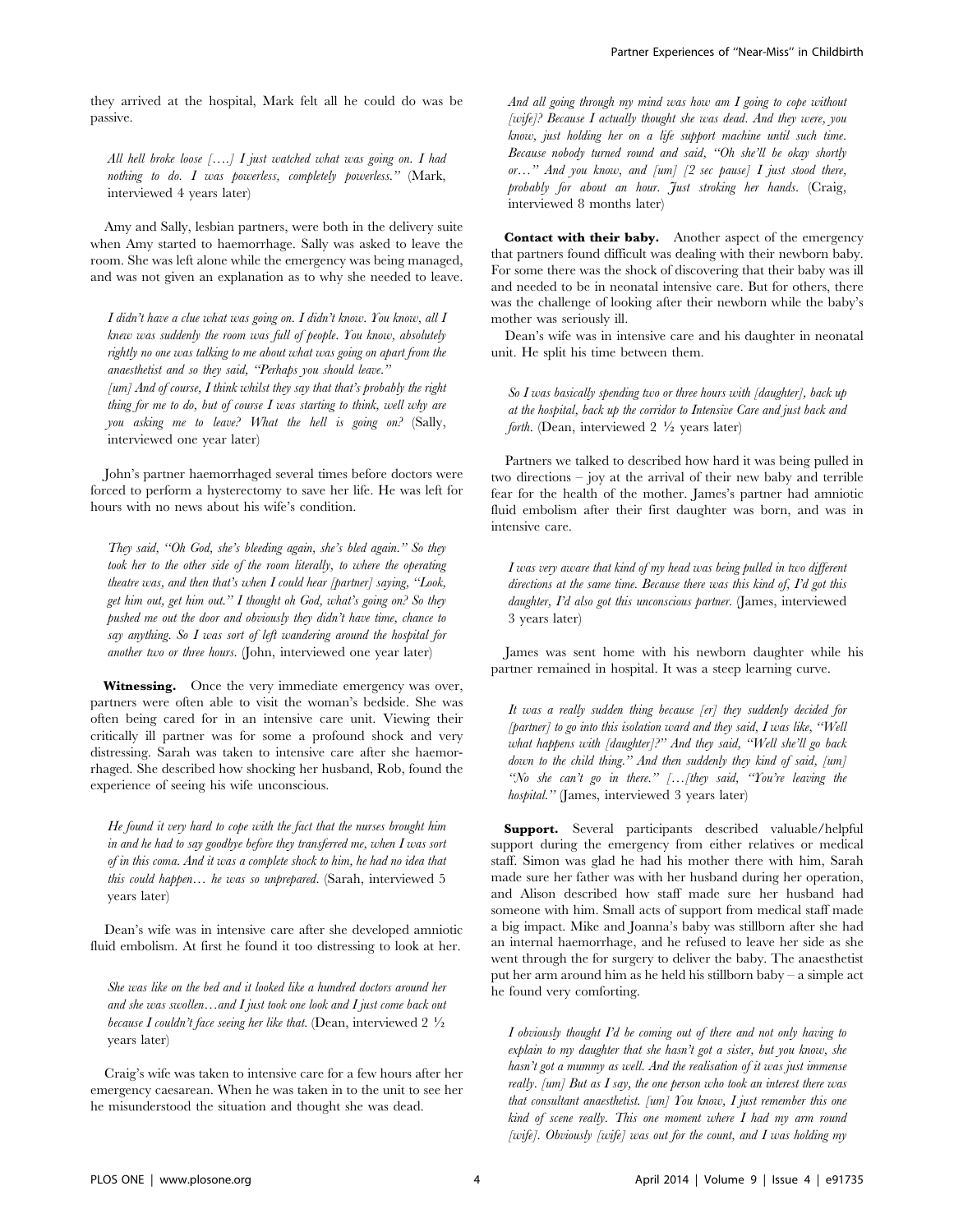daughter, and I was just, you know, a mess basically and it was the anaesthetist who actually put her arm round me and she was stroking [wife's] hair as well. (Mike, interviewed one year later)

#### Communication

How well staff communicated during or after the emergency was very important. Michael, whose wife developed HELLP syndrome, a rare liver and blood clotting disorder (the letters stand for each part of the condition, 'H' haemolysis, 'EL' elevated platlets, 'LP' low platelet count). He felt the communication from doctors during the emergency was very good, if overwhelming.

I think they did a wonderful job of trying to explain it in a way that a medical dummy like me could sort of understand things. (Michael, interviewed 11 weeks later)

But other partners we talked to did not feel the communication was good at all. John felt he was not listened to during the early stages of his partner's emergency, ''a second class citizen'', and was left for three or four hours in the blood stained delivery suite before anyone came back to give him news. When Hannah developed complications after the birth of their daughter, her husband, Simon, was left waiting without any news. He twice walked up to the surgery doors and was told to go away.

I think that was just a horrible experience for him. He didn't know anything, he thought I had died. (Hannah, interviewed  $2\frac{1}{2}$  years later)

While people appreciated it is difficult for staff to communicate when dealing with the emergency of saving the woman's life, when they did communicate with the partner it made a welcome difference.

I remember it being kind of you know, very vague medical speak, and I actually had to say at the end, ''So there's a chance she won't make it?'' I think I just wanted a meat and potatoes kind of conversation. I didn't want some fancy words. (James, interviewed 3 years later)

#### 2. Father's/Partner's Emotional Recovery

Some partners told us it took time to recover from witnessing their partner's life-threatening emergency. Craig's wife was in intensive care after delivering their twins. He was interviewed eight months later and said the experience was hard to put behind them.

I'd like to believe that we've put it behind us, but we still talk about it, so we haven't quite put it behind us. It still manifests itself sometimes. (Craig, interviewed 8 months later)

Mark's wife was rushed to hospital in an ambulance and had an emergency caesarean after a placental abruption. He has not felt traumatised by what he witnessed, but feels doctors could have taken a few minutes to explain to him what had happened and made sure that he was coping.

Afterwards I thought, there was space there, to actually involve me a bit more in what was going on, and it wouldn't have taken too much effort,

given that they were all ready and able to dash in and you know, eight or ten of them there, at the crash, to keep one of them behind for a few minutes, just to make sure that  $I$  wasn't less sturdy than  $I$  was. Because I'm a pretty sturdy guy, I think, I like to think I am. So I could withstand it, but someone who was quite as robust as me, might have really gone to pieces at that point, not knowing what was going on. (Mark, interviewed 4 years later)

Although the partners we spoke to were all deeply affected by their partner's life threatening experiences, for some it has had a profound impact on their long-term health, including experiencing depression, flashbacks, a breakdown or post traumatic stress disorder (PTSD) in the months/years since the emergency. Craig described the experience of seeing his wife in intensive care after the birth of their twins.

The most stress Pve ever been under. (Craig, interviewed 8 months later)

He had a vasectomy to make sure they do not have to go through childbirth again.

Dean's wife had amniotic fluid embolism and was critically ill in intensive care. He tries to hide his feelings but two and a half years on still has flashbacks. Tom's wife had a pulmonary embolism and a haemorrhage during her second pregnancy. Interviewed a year and a half later, he described a nervous breakdown that he attributes to the stress of his wife's prolonged illness. Rob's wife had placenta praevia and a hysterectomy with her third pregnancy. He has found his experiences of his wife's emergency have had a huge impact on his mental health in the subsequent five years. He has flashbacks and has been diagnosed with PTSD and depression.

So I finally curled up in the corner and the kitchen and, and I'm not in the kitchen,  $Pm$  in that room [intensive care]. As  $I$  say  $I$  didn't believe it when soldiers come back saying  $\ldots$  And there am I in my kitchen, although  $Pm$  not.  $Pm...$  and it's the strangest feeling to actually be stood somewhere but be somewhere else. It was just horrific, and my whole life has fell apart. (Rob, interviewed 5 years later)

Some partners who had looked for support found it hard to get acknowledgement for their distress and help for their depression or flashbacks. When Rob finally plucked up courage to go and see his GP to ask for help the response he got was devastating.

He said to me, he looked me right in the eye, and he said to me, ''Mr [name]," he says. [er] "Your wife is the one that went through all the trauma, and everything else. You just need to pull yourself together and be there for your wife."  $\beta$  sec pause] And that was it. That for me, I fell into a pit of despair from there. Because of course what am I going to come away thinking, I'm thinking, he's right, he's right. What is the matter with me? I'm having all these flashbacks and that. I can't go to work, what sort of a man am I? I can't, you know, I need to pull myself together, but equally  $I, I$  couldn't.  $I, I$  couldn't function. (Rob, interviewed 5 years later)

Others found dealing with their trauma very isolating, as it was hard to talk to family and friends.

I think men are quite difficult to get support from, It was a lot of my friends, you know, empathised quite a lot, but then you expect your close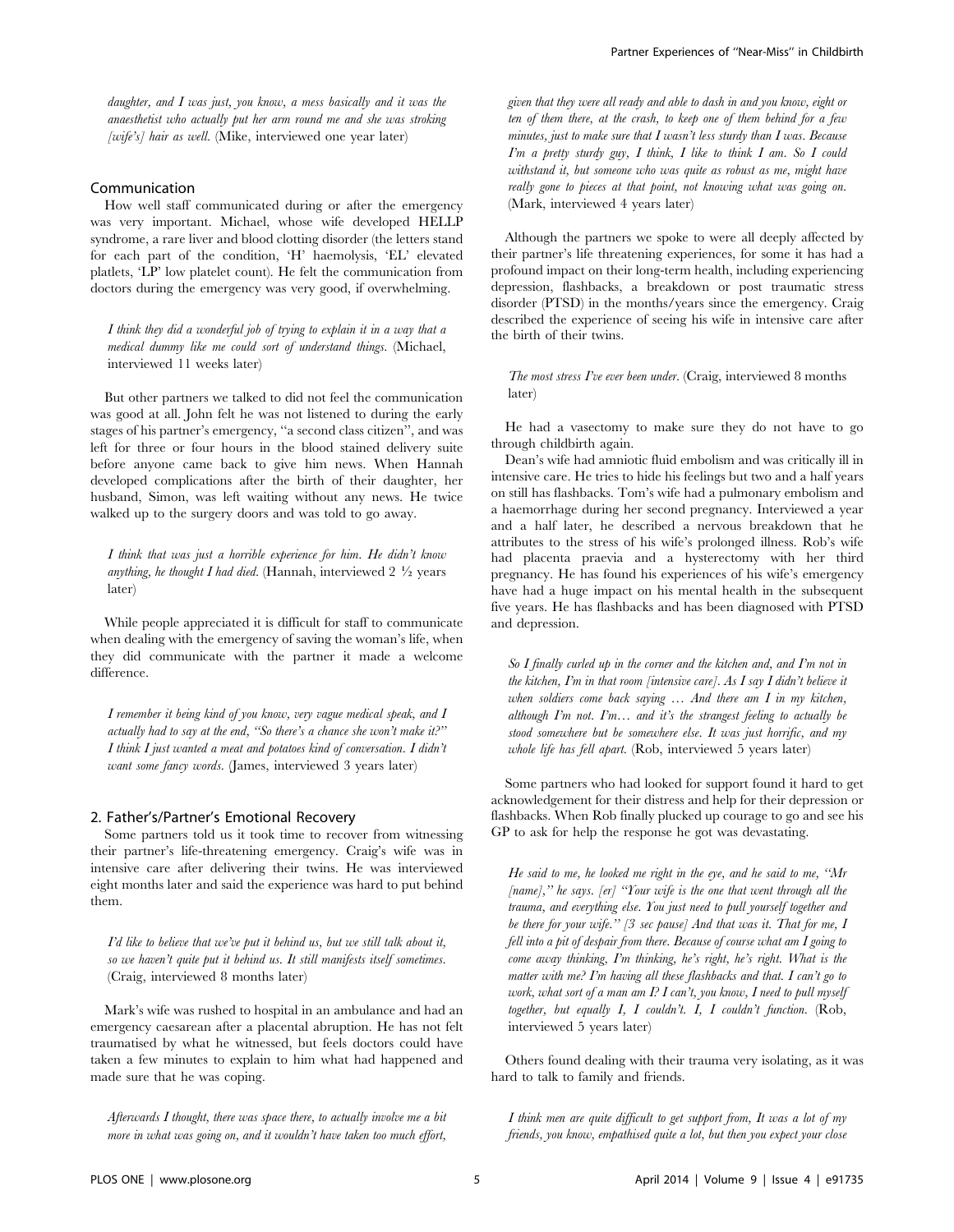friends to be able to discuss it on a, more of a personal note, but it's surprising how many of those really close friends found it too uncomfortable. (Mike, interviewed one year later)

# Discussion

Although clinicians are aware that childbirth can be accompanied by life threatening complications, in modern, industrialised societies childbirth is popularly regarded as safe and routine, and awareness of the dangers is low. Women and their partners are therefore shocked and surprised to experience life-saving interventions, as demonstrated by our data and other recent research [9,10]. These events can provoke fear and anxiety and have profound long-term consequences for mothers and their partners. In hospital contexts where medical staff quite reasonably view a near-miss as a positive outcome for mother and baby, our study suggests the potential for negative outcomes for close family members, about which hospital staff may be unaware. It highlights that partners feel side-lined and fearful during the emergency, that support and communication is highly valued but often lacking, and that for some there can be long-term mental health consequences that can have profound impacts on the individual and their families.

Our study aimed to interview people who had recent experiences, and also those looking back on experiences they had several years previously. This was to explore any long term effects these life-threatening emergencies might have had and also what, if any, impact they had on subsequent family life and size. Respondents spoke of the impact their experiences had on their mental health, and future fertility. While in some cases, the narratives were of often-told stories, in other cases the narratives were the first opportunity that partners (in particular) had been offered to talk about their experiences (e.g. Dean). The narratives often gave insights into power of the trauma and its lasting effects, even if the event was several years previously. Often respondents spoke of the isolation they experienced because their experiences were so rare. Telling their stories was an opportunity to be share those experiences, and help others in future.

Our study has limitations. The data presented here is based on interviews with 11 partners and 36 mothers. As with any qualitative study aiming for a maximum variation sample, the findings are not intended to be numerically representative. By including both partners' experiences we attempt to build as complete a picture as possible of these emergencies. The often fastdeveloping nature of life-threatening obstetric complications means that there were significant parts of the experience to which neither the mother nor her partner were witness. For example, the mother might not have memories of the periods of time when she was unconscious during life saving treatment. Her partner might not have been in the room for key moments. Including mother's indirect accounts in our analysis was important because they were able to offer an intimate insight into what their partners had been through. Women may have been able to give voice to feelings that their partners have discussed with them in private but would not be willing to express in an interview, especially in the context of the difficulties some men found in finding professional acknowledgement of their emotional reactions [26].

Although some interviews were audio recorded and others video recorded, analysis of all the interviews was undertaken on the verbatim transcripts. We mainly interviewed white British people, and although there was a spread of socioeconomic background among those interviewed, there could have been additional perspectives if the study had included a broader social and ethnic diversity. While no account is static – people's views and interpretation of their experiences are likely to change over time – we made an effort to interview individuals who were both close to the events and also those who were talking about experiences that happened several years previously.

Partners are expected to attend birth, but can feel marginalised even at uncomplicated births. Birth is life-changing and potentially traumatic and empowering for both partners [16]. Partners see themselves as more than passive supporters; they want active engagement. They struggle with balancing their own emotions and supporting the mother. They can feel vulnerable and uncertain; yet find it difficult to admit their fears. Stoicism and self-reliance do not always help [18]. Ayers et al (2006) suggest that if a mother's psychological symptoms go unrecognized and untreated after birth trauma, depression and long-term consequences for women may result, including isolation from their circle of friends [34]. There are direct parallels in our data, where partners found it hard to find support or appropriate forums in which to discuss their feelings.

In one of the few studies that included partners' experiences of obstetric emergencies, there are parallel themes of disempowerment and information-deprivation, involuntary separation and exclusion from partners, anxiety about their newborns and difficulties for caring for newborn while partner still in recovery [9]. Men felt forgotten. They were involved in an emergency but felt undermined by the lack of communication and the sense that their practical and emotional needs were inadequately met. Jessop and Fox [25] explored counsellors' experiences of counselling fathers experiencing birth trauma. Fathers were often reluctant to seek help as it contradicts social expectations that birth is a female event. The data reported here adds to growing evidence that some men may experience birth trauma [24]. These results do not only have implications for supporting the mental health of partners. Fathers have a vital role in supporting women post-natally and this in turn has a longer-term impact on the health and well-being of the mother and infant[35–39]. Redshaw and Henderson [14] report postnatal health tends to be better for women whose partner was more involved during labour. Where fathers are more involved post-natally there are higher breastfeeding rates. International research has drawn attention to the economic burden of emergency obstetric care [40], and in a context where men have taken extra time off work, missed promotions or lost their jobs as a result of their partner's near-miss, this study suggests there are further issues to consider in the longer term.

International and UK national policies[41–44] advocate and support the involvement of fathers throughout pregnancy and childbirth. While there is little research on fathers' experiences of traumatic, life-threatening birth, there are other research areas where learning might provide useful insights into how best to support these men and their families. Research on witnessing resuscitation has led to the development of ''family presence'' programmes that are well-established and have provided evidence of the benefits to patients, family members and staff [45]. A study of the impact on staff of father's presence during the resuscitation of their newborn acknowledged that a key factor in the failure to meet the emotional and support needs of fathers appeared to be that none of the professionals involved had direct responsibility to support and communicate with him [46]. Although there is guidance about supporting parents in the delivery room in the updated European and UK newborn life-support training programmes, there is no specific guidance about ways to communicate and support the father or partner. The similarity of the themes identified in our study with this work suggests a role for the development of guidance for supporting partners during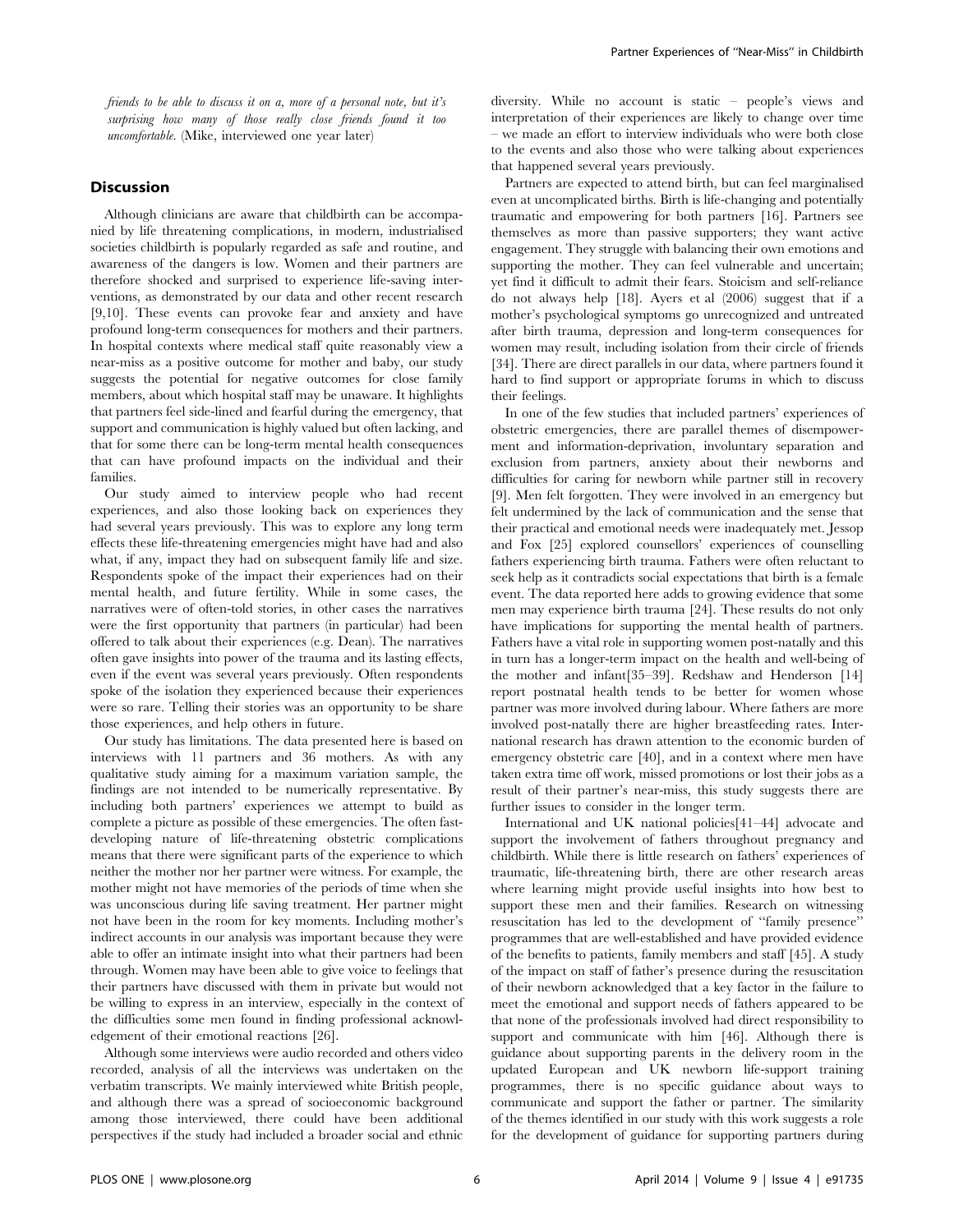and after complicated childbirth. In addition, further investigation of the potential for extension of ''family presence'' programmes to mitigate some of the negative effects identified in this research may be warranted.

# Conclusion

All the partners/fathers we spoke to had been deeply affected by their partner's life threatening experiences. For some it had a profound impact on their long-term mental health. In situations where an emergency delivery might be anticipated, such as when a woman has placenta praevia, an explanation of what might happen really helped partners prepare and cope subsequently. Staff might consider that frequent updates during the emergency help partners/fathers feel less isolated and anxious.

Our study demonstrates that (often small) personal touches of support from individual staff can make a real difference to how partners cope.

While partners may remember more about events than the woman who is ill, they still appreciate repeated explanations. Partners/fathers can find seeing their partner in high dependency

#### References

- 1. Fillippi V, Ronsmans C, Gandaho T, Graham W, Alihonou W, et al. (2000) Women's reports of severe (near-miss) obstetric complications in Benin. Studies in Family Planning: 31(4): 309–24.
- 2. Ceccati JG, Souza JP, Parpinelli MA, de Sousa MA, Amaral E (2007) Research on severe maternal morbidities and near-misses in Brazil: what we have learned. Reproductive Health Matters: 15(30): 125–33.
- 3. Pattinson RC, Hall M (2003) Near-misses: a useful adjunct to maternal death enquiries. British Medical Bulletin: 67(1): 231–43.
- 4. Waterstone M, Bewley S, Wolfe C (2001) Incidence and predictors of severe obstetric morbidity: case-control study. BMJ: 322(7294): 1089–93.
- 5. Beck CT (2004) Birth trauma: in the eye of the beholder. Nursing Research: 53(1): 28–35. PubMed PMID: 14726774.
- 6. Nilsson C, Lundgren I (2009) Women's lived experience of fear of childbirth. Midwifery: 25(2): E1–E9. PubMed PMID: WOS: 000285089900001.
- 7. Beck CT, Watson S (2008) Impact of birth trauma on breast-feeding: a tale of two pathways. Nursing Research: 57(4): 228–36. PubMed PMID: 18641491.
- 8. Gamble J, Creedy D, Moyle W (2004) Counselling processes to address psychological distress following childbirth: perceptions of women. Australian Midwifery: 17(3): 12–5. PubMed PMID: 2005018851.
- 9. Snowdon C, Elbourne D, Forsey M, Alfirevic Z (2012) Information-hungry and disempowered: A qualitative study of women and their partners' experiences of severe postpartum haemorrhage. Midwifery: 28(6): 791–9. PubMed PMID: WOS: 000311936100022.
- 10. Elmir R, Schmied V, Jackson D, Wilkes L (2012) Between life and death: women's experiences of coming close to death, and surviving a severe postpartum haemorrhage and emergency hysterectomy. Midwifery: 28(2): 228–35. PubMed PMID: 21251734.
- 11. Souza JP, Cecatti JG, Parpinelli MA, Krupa F, Osis MJD (2009) An emerging "maternal near-miss syndrome": narratives of women who almost died during pregnancy and childbirth. Birth: 36(2): 149–58. PubMed PMID: 19489809.
- 12. Storeng KT, Murray SF, Akoum MS, Ouattara F, Filippi V (2010) Beyond body counts: a qualitative study of lives and loss in Burkina Faso after 'near-miss' obstetric complications. Social Science & Medicine: 71(10): 1749–56. PubMed PMID: 20541307.
- 13. TNS System Three (2005) NHS Maternity Services Quantitative Research. Department of Health.
- 14. Redshaw M, Henderson J (2013) Fathers' engagement in pregnancy and childbirth: evidence from a national survey. BMC Pregnancy and Childbirth: 13. PubMed PMID: WOS:000316723600001.
- 15. Draper J (2003) Men's passage to fatherhood: an analysis of the contemporary relevance of transition theory. Nursing Inquiry: 10: 66–78.
- 16. Steen M, Downe S, Bamford N, Edozien L (2012) Not-patient and not-visitor: A metasynthesis fathers' encounters with pregnancy, birth and maternity care. Midwifery: 28(4): 422–31. PubMed PMID: WOS:000306662700009.
- 17. Dellmann T (2004) ''The best moment of my life'': a literature review of fathers' experience of childbirth. Australian Midwifery: 17(3): 20–6. PubMed PMID: 2005018856.
- 18. Dolan A, Coe C (2011) Men, masculine identities and childbirth. Sociology of Health & Illness: 33(7): 1019–34. PubMed PMID: Peer Reviewed Journal: 2011- 25717-004.
- 19. Miller T (2011) Making sense of fatherhood: gender, caring and work. Cambridge: Cambridge University Press.
- 20. Mander R (2004) Men and Maternity. London: Routledge.

or intensive care very traumatic, and may need support from staff and family members to enable them to visit their partner, understand that the situation is not hopeless and their partner may recover, and to come to terms with what has happened.

Long-term mental health problems in partners/fathers after a near-miss experience may have a big impact financially, practically and emotionally and families may need additional support in this event. They often felt that counseling could have been beneficial, if it had been offered. However, clinicians should take into account that partners/fathers who experience mental health symptoms do not necessarily seek help.

#### Acknowledgments

The authors are grateful to all the women and men who contributed to the study, and the reviewers' comments on the previous version of this article.

# Author Contributions

Conceived and designed the experiments: LH LL MK. Performed the experiments: LH. Analyzed the data: LH LL MK. Wrote the paper: LH LL MK.

- 21. Longworth HL, Kingdon CK (2011) Fathers in the birth room: What are they expecting and experiencing? A phenomenological study. Midwifery: 27(5): 588– 94. PubMed PMID: 2011269132.
- 22. Hanson S, Hunter LP, Bormann JR, Sobo EJ (2009) Paternal fears of childbirth: a literature review. Journal of Perinatal Education: 18(4): 12–20. PubMed PMID: 2010546138.
- 23. Premberg A, Carlsson G, Hellstrom AL, Berg M (2011) First-time fathers' experiences of childbirth-A phenomenological study. Midwifery: 27(6): 848–53. PubMed PMID: WOS:000297153000033.
- 24. White G (2007) You cope by breaking down in private: fathers and PTSD following childbirth. British Journal of Midwifery: 15(1): 39–45. PubMed PMID: 2009512819.
- 25. Jessop E, Fox P (2011) ''What about the men?'' supporting fathers through birth trauma. Journal of Reproductive and Infant Psychology: 29 (3): e25–e6. PubMed PMID: 70665715.
- 26. Locock L, Alexander J (2006) ''Just a bystander''? Men's place in the process of fetal screening and diagnosis. Social Science & Medicine: 62(6): 1349–59.
- 27. McCreight BS (2004) A grief ignored: narratives of pregnancy loss from a male perspective. Sociology of Health & Illness: 26(3): 326–50.
- 28. Coyne I (1997) Sampling in qualitative research. Purposeful and theoretical sampling; merging or clear boundaries. J Adv Nurs: 26: 623–30.
- 29. Patton MQ (1990) Qualitative evaluation and research methods. 2nd ed. London: Sage.
- 30. Lewis G (2007) Saving Mother's Lives: Reviewing maternal deaths to make motherhood safer - 2003–2005. London: CEMACH.
- 31. Glaser BS, Strauss A (1967) The Discovery of Grounded Theory: Aldine Publishing.
- 32. Green J, Thorogood N (2004) Qualitative Methods in Health Research. London: Sage.
- 33. QSR International Pty (2000) Melbourne.
- 34. Ayers S, Eagle A, Waring H (2006) The effects of childbirth-related posttraumatic stress disorder on women and their relationships: a qualitative study. Psychology Health & Medicine: 11(4): 389–98. PubMed PMID: 17129916.
- 35. Wolfberg AJ, Michels KB, Shields W, O'Campo P, Bronner Y, et al. (2004) Dads as breastfeeding advocates: results from a randomised controlled trial of an educational intervention. American Journal of Obstetrics & Gynecology: 191: 708–12.
- 36. Erlandsson K, Lindgren H (2011) Being a Resource for Both Mother and Child: Fathers' Experiences Following a Complicated Birth. Journal of Perinatal Education: 20(2): 91–9. PubMed PMID: 2011341376.
- 37. Erlandsson K, Dsina A, Fagerberg I, Christensson K (2007) Skin to skin care with the father after caesarean birth and its effects on newborn crying and prefeeding behaviour. Birth: 34(2): 105–14.
- 38. Fagerskiold A (2008) A change in life as experienced by first-time fathers. Scandinavian Journal of Caring Sciences: 22(1): 64–71.
- 39. Ramchandani P, Stein A, Evans J (2005) Paternal depression in the postnatal period and child development: a prospective population study. Lancet: 365: 2201–5.
- 40. Storeng KT, Baggaley RF, Ganaba R, Ouattara F, Akoum MS, et al. (2008) Paying the price: the cost and consequences of emergency obstetric care in Burkina Faso. Soc Sci Med: 66: 545–57.
- 41. New South Wales Department of Health (2007) Supporting Families Early Package, SAFE START Strategic Policy. NSW Department of Health.